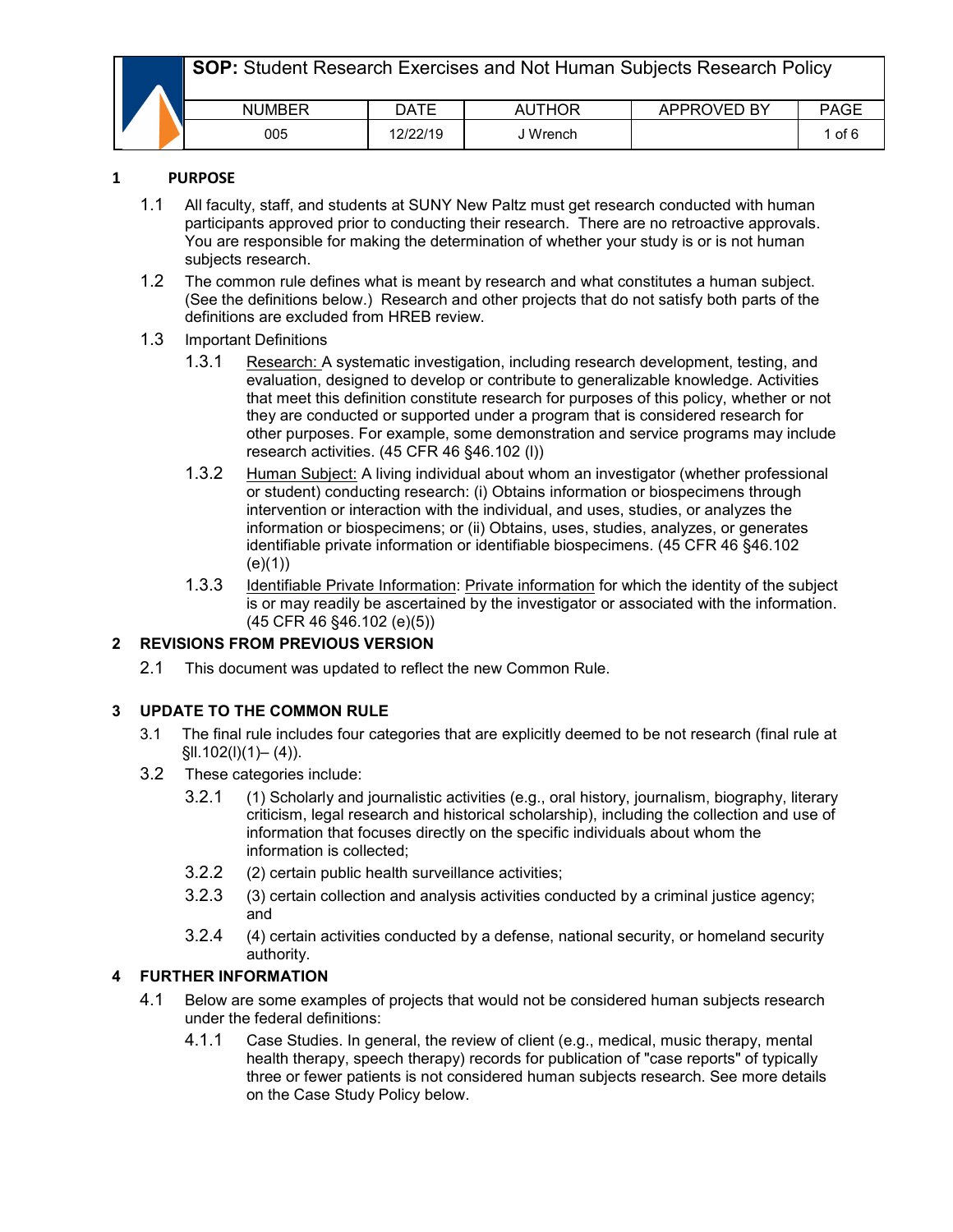**SOP:** Student Research Exercises and Not Human Subjects Research Policy

|  | <b>NUMBER</b> | DATE     | <b>AUTHOR</b> | <b>APPROVED BY</b> | PAGE   |
|--|---------------|----------|---------------|--------------------|--------|
|  | 005           | 12/22/19 | J Wrench      |                    | 2 of 6 |

- 4.1.2 Program evaluation. Program evaluation is not considered human subjects research because it is not intended to contribute to generalizable knowledge. The purpose is for local use and is intended for program assessment and improvement purposes. For example, an assessment project intended to gauge the satisfaction of alumni with their educational experience in a particular department at SUNY New Paltz.
- 4.1.3 Oral history. Collecting stories about a person's experience during a particular moment in history. The purpose is to record the stories and not to make generalizations, develop policies, or test theories.
- 4.1.4 Studies not about people. Studies designed to collect information about an object, process, or event that do not focus on the person's reaction or response. For example, asking an organization what type of accounting system it uses or what water policy a municipality uses.
- 4.1.5 Art projects. Art projects that include performing or showcasing music, art, dance, or drama are typically not considered human subjects research unless they include the following elements: a research question, methods for data collection and analysis, and plans for disseminating the research results. Keep in mind, there may be additional legal and regulatory standards that apply to your research. You should follow industry and discipline policies regarding the use of images, video and voice recordings, and other media capture of individuals.
- 4.1.6 Some course-related research exercises. Research exercises, the goal of which is to provide research training are not considered to meet the qualifications for "human subject research" as defined in federal law and college policy. These class assignments are not subject to Human Research Ethics Board (HREB) review. These courses focus on student work in supervised practical applications of theories, research methods and professional research writing styles. They are not meant to add to generalizable knowledge. See more details on Research Exercises vs. Research Projects.
- 4.2 HREB Serves as a Resource
	- 4.2.1 The HREB is here as a resource and we encourage you to ask questions regarding your projects. Though not required, if you would like confirmation that your study is excluded from HREB review prior to beginning data collection, you can contact the Chair of the HREB. Send an e-mail to the HREB Chair (hrebchair@newpaltz.edu) with a description of the proposed research project giving a rationale for designation of research as not subject to regulation, i.e., not human subject research as defined in 45 CFR 46. A full description of the type of data to be collected should be included. If you are conducting a survey, a copy of the survey items should also be included.
	- 4.2.2 The HREB Chair will respond by e-mail or telephone to the inquiry within 10 days requesting additional information as necessary.
	- 4.2.3 The Chair will copy the HREB Secretary, the Provost and the Human Protection Administrator on all correspondence.

## **5 GUIDELINES FOR STUDENT RESEARCH ACTIVITIES**

- 5.1 The State University of New York at New Paltz supports a wide range of both undergraduate and graduate student research projects using human subjects - from course-related research exercises to master thesis studies.
- 5.2 Generally, student research work involving human participants falls into one of two categories:
	- 5.2.1 RESEARCH PROJECTS either directed or independent, which employ systematic data collection with the intent to contribute to generalizable knowledge.
		- 5.2.1.1 These projects require prospective review and approval by the HREB prior to recruitment of or interaction with human subjects.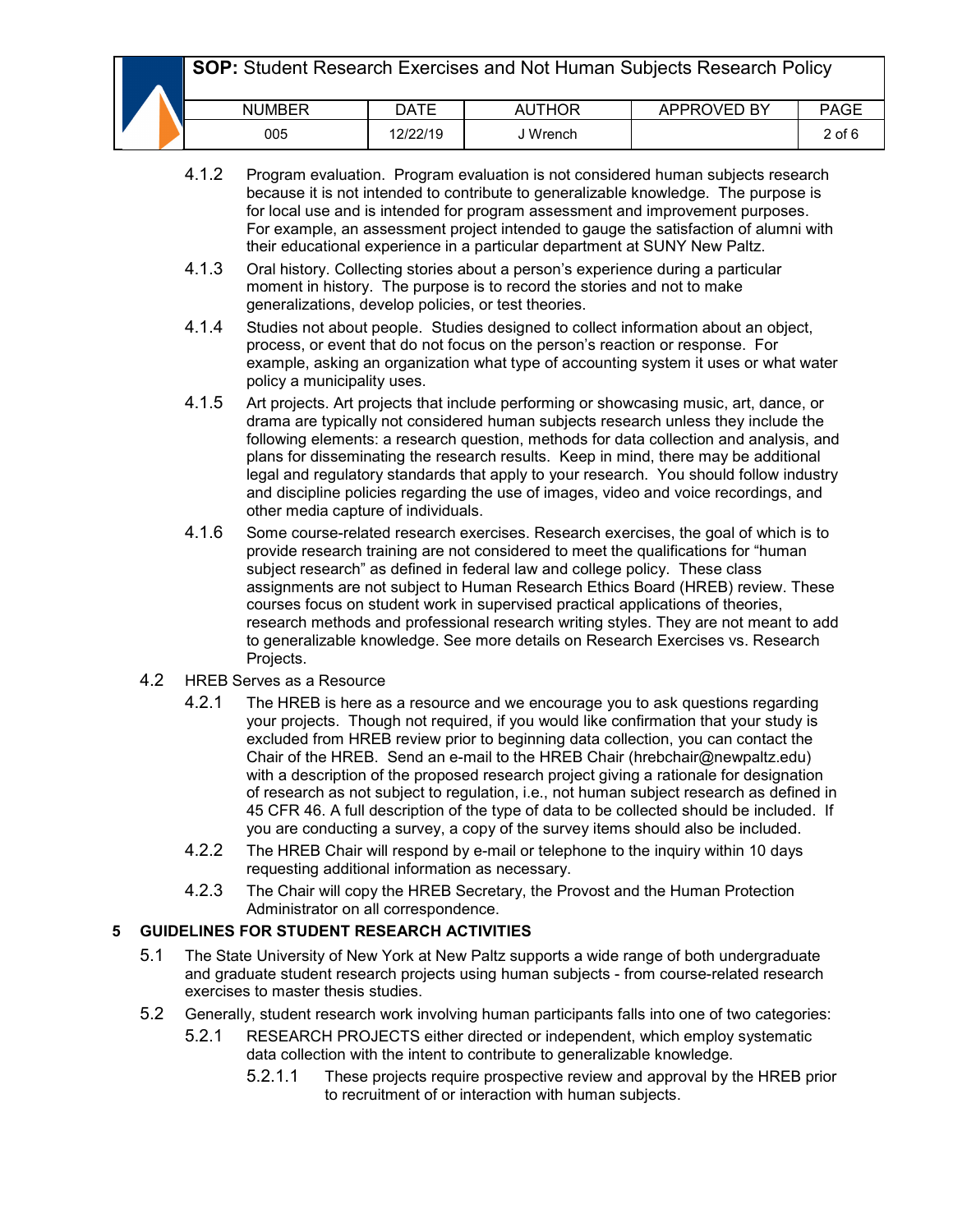# **SOP:** Student Research Exercises and Not Human Subjects Research Policy

|  | <b>NUMBER</b> | DATE     | JTHOR<br>Αι | APPROVED BY | PAGF   |
|--|---------------|----------|-------------|-------------|--------|
|  | 005           | 12/22/19 | ' Wrench    |             | 3 of 6 |

- 5.2.1.2 These courses focus on student-initiated or -conducted research which uses human beings and is undertaken with the intent of contributing to generalizable knowledge.
- 5.2.2 RESEARCH EXERCISES, the goal of which is to provide research training.
	- 5.2.2.1 These exercises are not considered to meet the qualifications for "human subject research" as defined in federal law and college policy. These class assignments are not subject to Human Research Ethics Board (HREB) review.
	- 5.2.2.2 Typically, research exercises are part of the requirements for courses that involve research activities that are part of supervised practical applications of theories, research methods, and professional research writing styles.
	- 5.2.2.3 Although the HREB does not necessarily review such class projects, we strongly encourage instructors to become familiar with each student's project(s), and to discuss it with the student. The majority of research complaints we have received have taught us that time spent with students discussing matters such as courtesy, and avoidance of unnecessary discomfort or invasion of privacy, will be time well spent. We believe that explicit recognition of the existence of federal regulations and the work of institutional review boards across the United States, and discussion of research ethics and the role of the HREB here on campus should be an integral part of introducing students to research methodologies.
	- 5.2.2.4 Some professors may wish to keep open the possibility that an extraordinary paper submitted in a research exercises course may be submitted to a student competition or presented in a recognized forum. All such proposals must be reviewed and approved according to the HREB's policies and procedures prior to beginning the collection of data involving human participants as per Federal Law & Regulations and University Policy. (Please note the policy for Exempt review procedures for classes with assigned research exercises.)

#### **6 CRITERIA FOR DISTINGUISHING BETWEEN STUDENT RESEARCH PROJECTS AND STUDENT RESEARCH EXERCISES**

- 6.1 Research Projects
	- 6.1.1 Examples that do need HREB approval
	- 6.1.2 Goals for Students:
		- 6.1.2.1 Participation in local symposia, either off-campus or for any external audience on campus.
		- 6.1.2.2 Presentation in regional or national research poster sessions.
		- 6.1.2.3 Submission of article for competition, e.g., for scholarship competitions.
		- 6.1.2.4 Submission of research project in full or partial completion of graduate degree requirements.
		- 6.1.2.5 Intended for contribution to generalizable knowledge (Publication is not the only indicator of generalizability, it also includes:
			- 6.1.2.5.1 written dissemination,
			- 6.1.2.5.2 reports that are circulated, and
			- 6.1.2.5.3 presentations to audiences beyond the New Paltz community.
	- 6.1.3 Retention of Documents: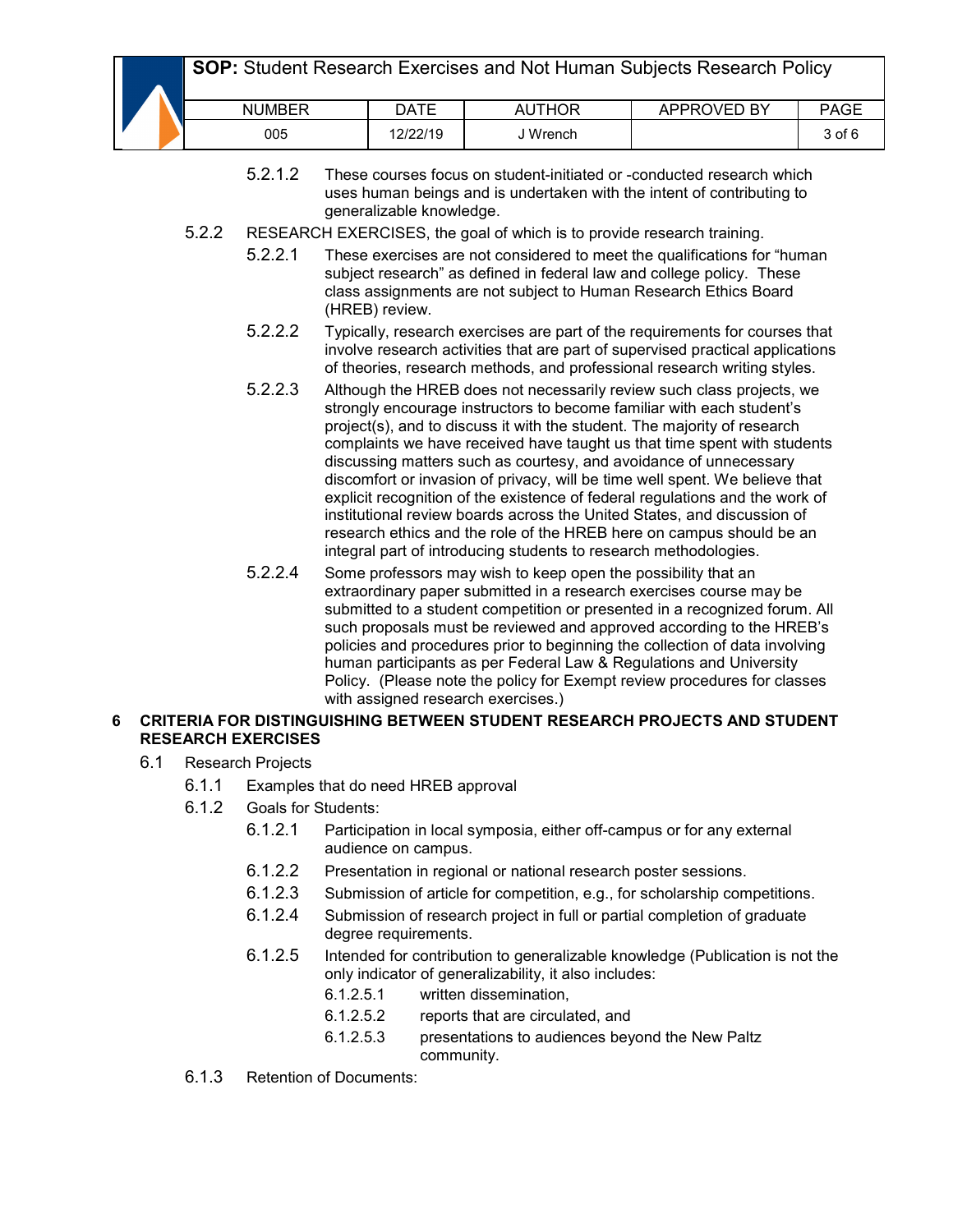|  | <b>NUMBER</b> | DATE     | <b>AUTHOR</b> | APPROVED BY | PAGE            |
|--|---------------|----------|---------------|-------------|-----------------|
|  | 005           | 12/22/19 | Wrench        |             | 4 of $\epsilon$ |

- 6.1.3.1 Manuscript retained by college, school or department so that the document is accessible for review by those outside of the class.
- 6.1.3.2 Data retained according to HREB authorization.
- 6.2 Research Exercises
	- 6.2.1 Examples which do not necessarily need HREB approval
	- 6.2.2 Goals for Students:
		- 6.2.2.1 Practice with a research technique or professional writing style.
		- 6.2.2.2 Presentation to classmates and SUNY New Paltz community.
		- 6.2.2.3 Student research exercises can be disseminated on campus, but not beyond its bounds. Posters based on student research exercises can be posted on campus and students can present at the Student Research Symposium, but not at conferences or meetings held off campus or regional/national conference held on campus directed toward outside constituents.
		- 6.2.2.4 Student research exercises (those that did not receive HREB approval) must be labeled as such on all posters and in all presentations. They must include a clearly visible label that says, "This project was conducted as a Student Research Exercise and as such, was not subject to SUNY New Paltz HREB review."
	- 6.2.3 Retention/Excision of Documents:
		- 6.2.3.1 Manuscript or paper may be retained by student and/or faculty member, but is not accessible for review by those outside of the class with the exception of accrediting/auditing bodies.
		- 6.2.3.2 No other dissemination beyond the SUNY New Paltz community is permitted.
		- 6.2.3.3 Data must be destroyed upon completion of the paper and in accordance with relevant University policy.

## **7 CASE REPORT POLICY**

- 7.1 In general, the review of client (e.g., medical, music therapy, mental health therapy, speech therapy) records for publication of "case reports" of typically three or fewer patients requires submission of a request for a "Not Human Subjects Research Determination" (see the SUNY New Paltz--Not Human Subjects Research Determination guidelines.
- 7.2 This is because case reporting on a small series of patients/clients does not usually involve the formulation of a research hypothesis that is subsequently investigated prospectively and systematically for publication or presentation. This policy may also be relevant to case reports in other disciplines (e.g., education, business), please contact the HREB chair (HREBChair@newpaltz.edu) for more information.
- 7.3 When investigators report on larger series of cases, they usually begin to ask specific research questions and formal systematic collection of data occurs, moving these activities closer to prospectively designed research. The boundaries between case reporting and formal records research may be unclear for a series of one's own patients and/or clients. Researchers are advised to consult with the HREB or submit an HREB proposal for larger case series reports when uncertainty exists about whether a full application is necessary.
- 7.4 It should also be noted that teaching, and soliciting colleagues' advice on clinical care of a specific patient/client or groups of patients/clients during presentation of a case at departmental conferences DOES NOT require HREB review. Generalized commentary by a clinician on the outcome of their clinical care of patients/clients in accepted venues for discussion of clinical management is also not considered research requiring HREB review.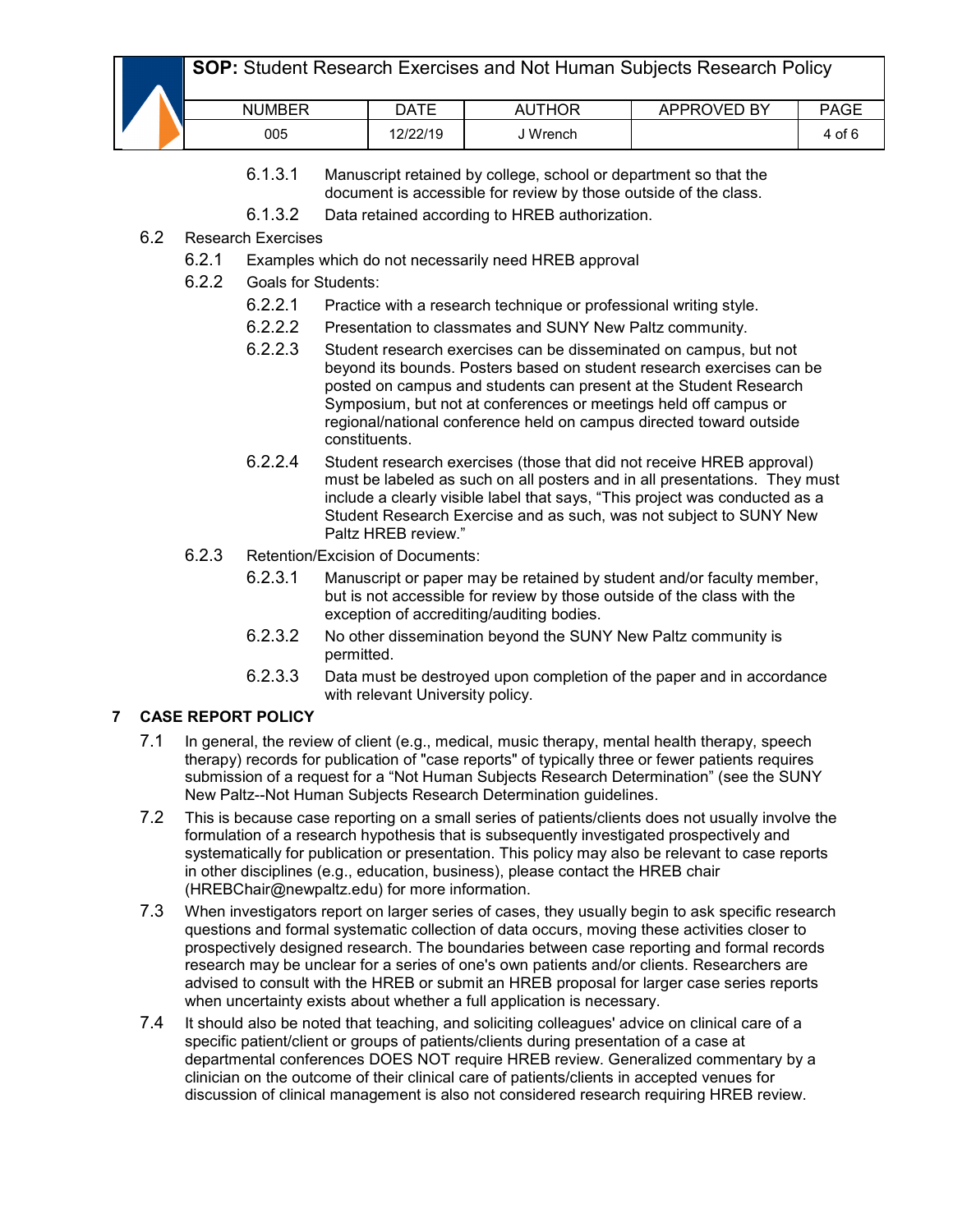|  | <b>NUMBER</b> | DATE     | <b>AUTHOR</b> | APPROVED BY | PAGE       |
|--|---------------|----------|---------------|-------------|------------|
|  | 005           | 12/22/19 | <b>Wrench</b> |             | $5$ of $6$ |

This type of communication may occur at hospital, clinics, or practice meetings, where the comments are explicitly identified as personal experience and not formal clinical research.

- 7.5 Confidentiality: Patient confidentiality should be respected in all clinical situations involving identifiable health information from patients/clients. All clinicians are reminded of the following points:
	- 7.5.1 Names, dates of birth, social security numbers, and other "codes" or combinations of identifiers, which might easily allow someone to identify a subject, should never be used in publications or external presentations.
	- 7.5.2 Unique family trees or pedigrees should be masked or disguised when such information could identify individuals or kindreds.
	- 7.5.3 Photographs should be appropriately masked to preclude identification of subjects.
- 7.6 It is strongly recommended that patients/clients provide written consent to allow publication or electronic dissemination of pictures or other information (e.g. videos, voice recordings, transcripts), which might in any way identify them. Contact the HREB, as appropriate, for example non-research consent forms.
- 7.7 When reporting on cases, you should be sensitive to the "small cell problem," that is that the uniqueness or unusual details of a case might make it possible for others (e.g., patients, friends, and family members) to identify the individual based upon the information provided in the case description.
- 7.8 Differentiating Between Case Reports and Research
	- 7.8.1 Case Reports
		- 7.8.1.1 Not Human Subjects Research Determination Needed
		- 7.8.1.2 Record review of three or fewer patients/clients.
		- 7.8.1.3 Clinical treatment: Each patient/client is treated as clinically indicated treatment is not directed by a research protocol nor are specific research interventions/interactions involved.
		- 7.8.1.4 No HIPAA review/approval required provided patient confidentiality is protected.<sup>[i](#page-5-0)</sup>
		- 7.8.1.5 NOT GENERALIZABLE or scientifically rigorous. Information is educational describing a very limited number of interesting cases (3 or less) and how they were treated.

# 7.8.2 Research

- 7.8.2.1 HREB approval needed
- 7.8.2.2 Record review of four or more patient/client records appears to meet the federal definition of research (systematic investigation intended to contribute to generalizable knowledge).<sup>[ii](#page-5-1)</sup>
- 7.8.2.3 Clinical treatment: If research protocol dictates how the patients/clients/subjects will be treated and/or specific research interventions/ interactions are scheduled.
- 7.8.2.4 Need either: (1) signed HREB approved Informed Consent forms from all participants that includes HIPAA Authorization OR (2) an HREB approved Waiver of (a) Informed Consent AND (b) HIPAA Authorization.
- 7.8.2.5 GENERALIZABLE. Hypotheses can be proved/disproved. Data is collected and analyzed in a rigorous manner (may include statistics).

## **8 REFERENCES**

8.1 None